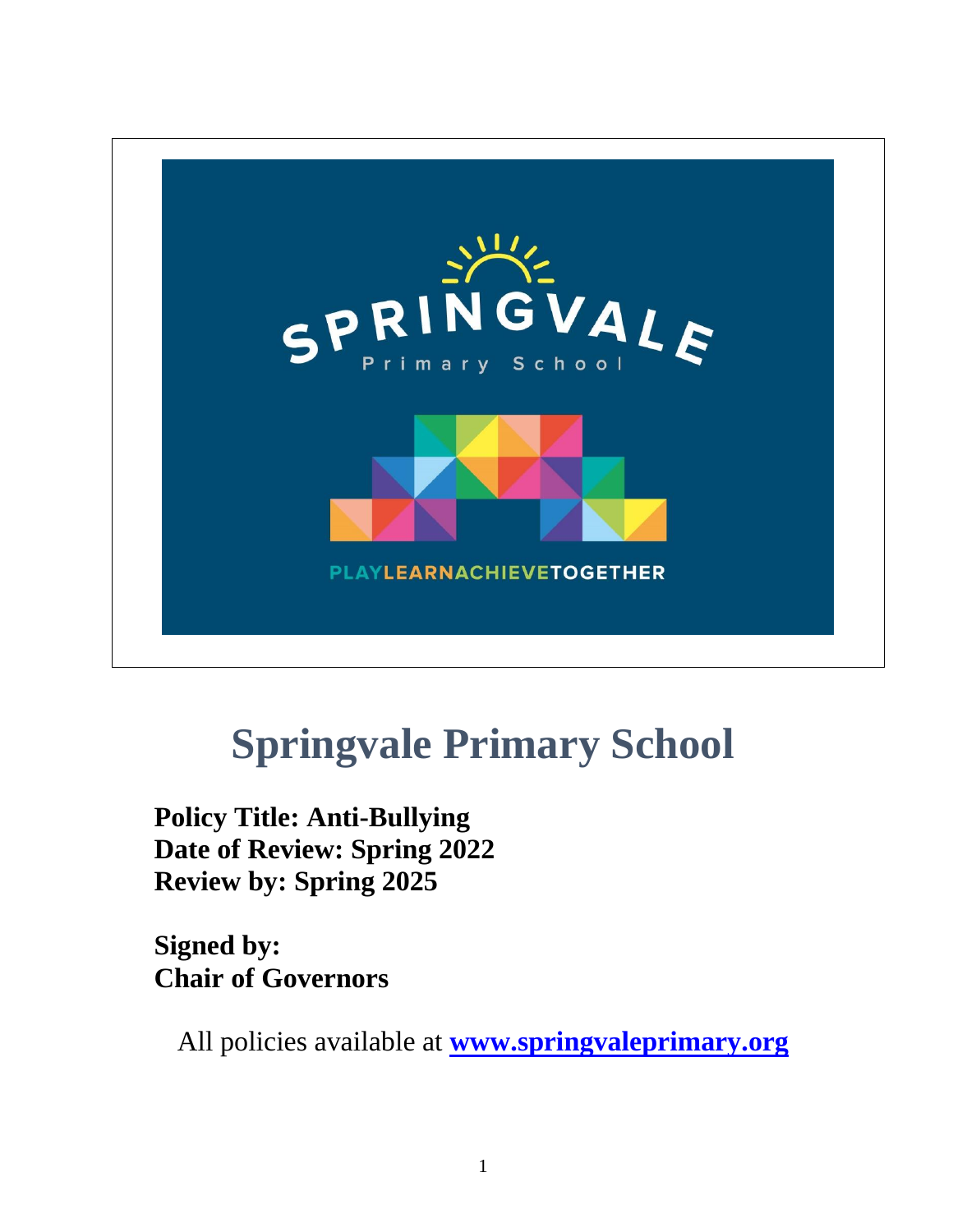## **Anti-Bullying Policy Spring 2022**



## **Introduction**

This policy was created after a period of consultation with relevant stakeholders within school. It has been formally adopted by governors and reflects our approach at Springvale Primary School.

## **Aims and Principles**

The policy is underpinned by the central aims of Springvale Primary and values held by the school community:

## **Aims of the school**

- Springvale is committed to promoting high standards of academic achievement for all learners in all subjects.
- As a school we will continue to develop and instil key life skills and values in our pupils.
- We will encourage positive relationships and communications between home, our community and the wider world.

In particular, Springvale School has an inclusive approach to our provision. Our aim is always to involve all our children and stakeholders in all areas of the curriculum and school life. In accordance with our **Disability Equality Scheme** we recognise that this may mean making special adaptations or arrangements from time to time for children with specific disabilities. We welcome the involvement of disabled adults in all areas of school life.

#### **Background Information**

Springvale Primary School is a caring and open school, where parents, children, staff and the wider school community all know that their views and needs will be listened to, in both education and personal areas.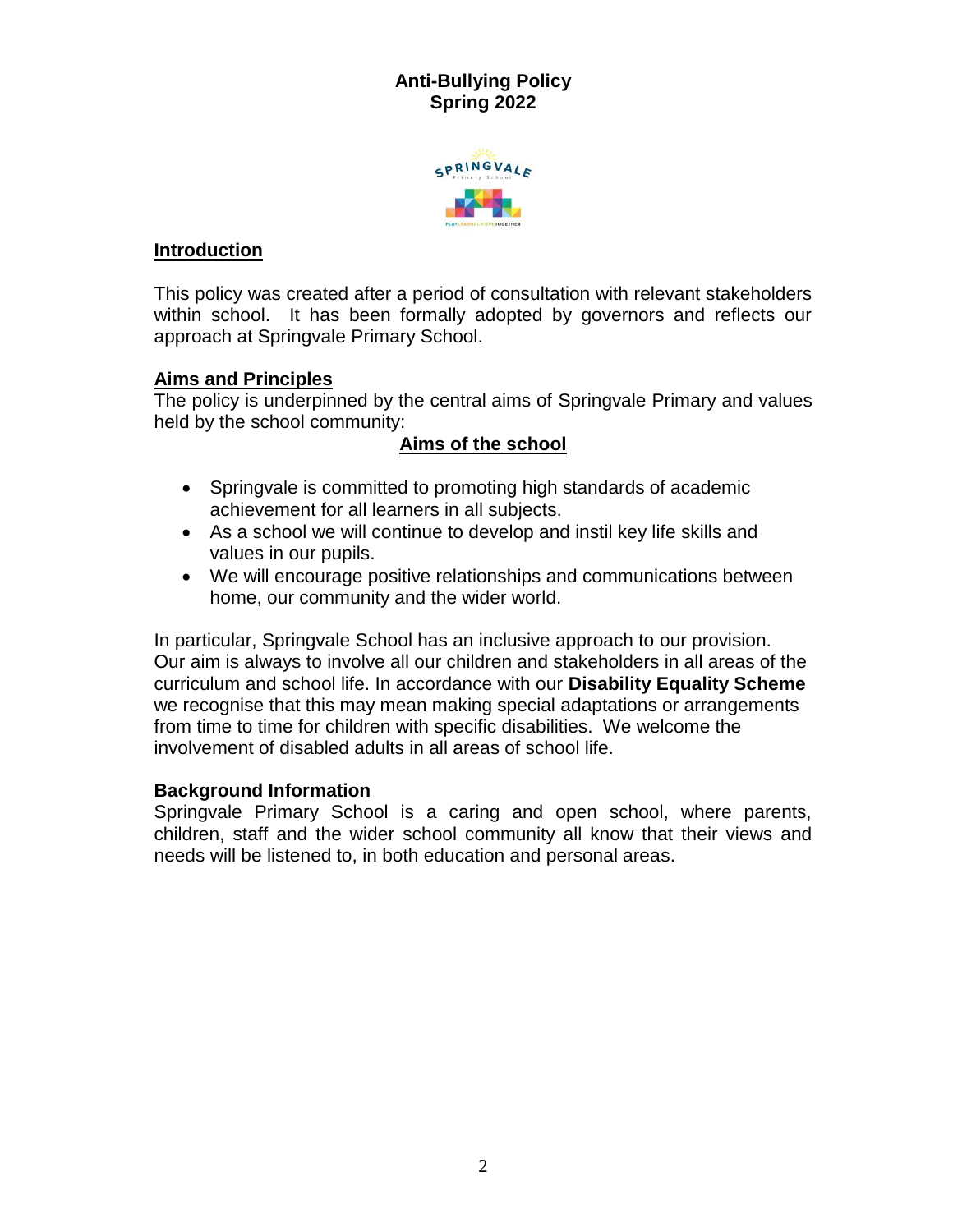### **Aims of this policy**

Everyone at Springvale Primary School has the right to feel welcome, secure and happy. Only if this is the case will all members of the school community be able to achieve to their maximum potential. Bullying of any sort prevents this being able to happen and prevents equality of opportunity. It is everyone's responsibility to prevent this happening and this policy contains guidelines to support a no-bullying ethos.

Where bullying exists, the victims must feel confident to activate the antibullying systems within the school to end the bullying.

At Springvale School we aim to challenge attitudes about bullying behaviour, increase understanding for bullied pupils and we will build an anti-bullying ethos in the school. We are also keen to work with pupils, families and staff to develop a greater understanding around what constitutes bullying and what are more commonly referred to as friendship issues, falling out or stand alone incidents.

#### **Where it is proven, there can be no justification for bullying and Springvale School operates a zero tolerance policy.**

#### **Responsibilities**

**Staff:**

- to investigate all serious incidents, informing parents and completing the Bullying Incident Report Form. The form should be returned to the Headteacher.
- to instigate the appropriate strategy to tackle the incident

#### **Parents:**

- to report concerns about bullying appropriately to the school ASAP
- to support the appropriate strategy instigated by staff
- to communicate as appropriate with the School

**Pupils:**

 to report to an adult in school, any incident either witnessed or which they have become aware of.

#### **Governors:**

- to review the Anti-Bullying Policy on a regular basis to ensure the relevant systems are in place and being operated effectively
- to nominate an individual Governor with responsibility for bullying
- to review and discuss any bullying incidents at the School Governing Body Meetings
- The Safeguarding Governor is Miss C Throssell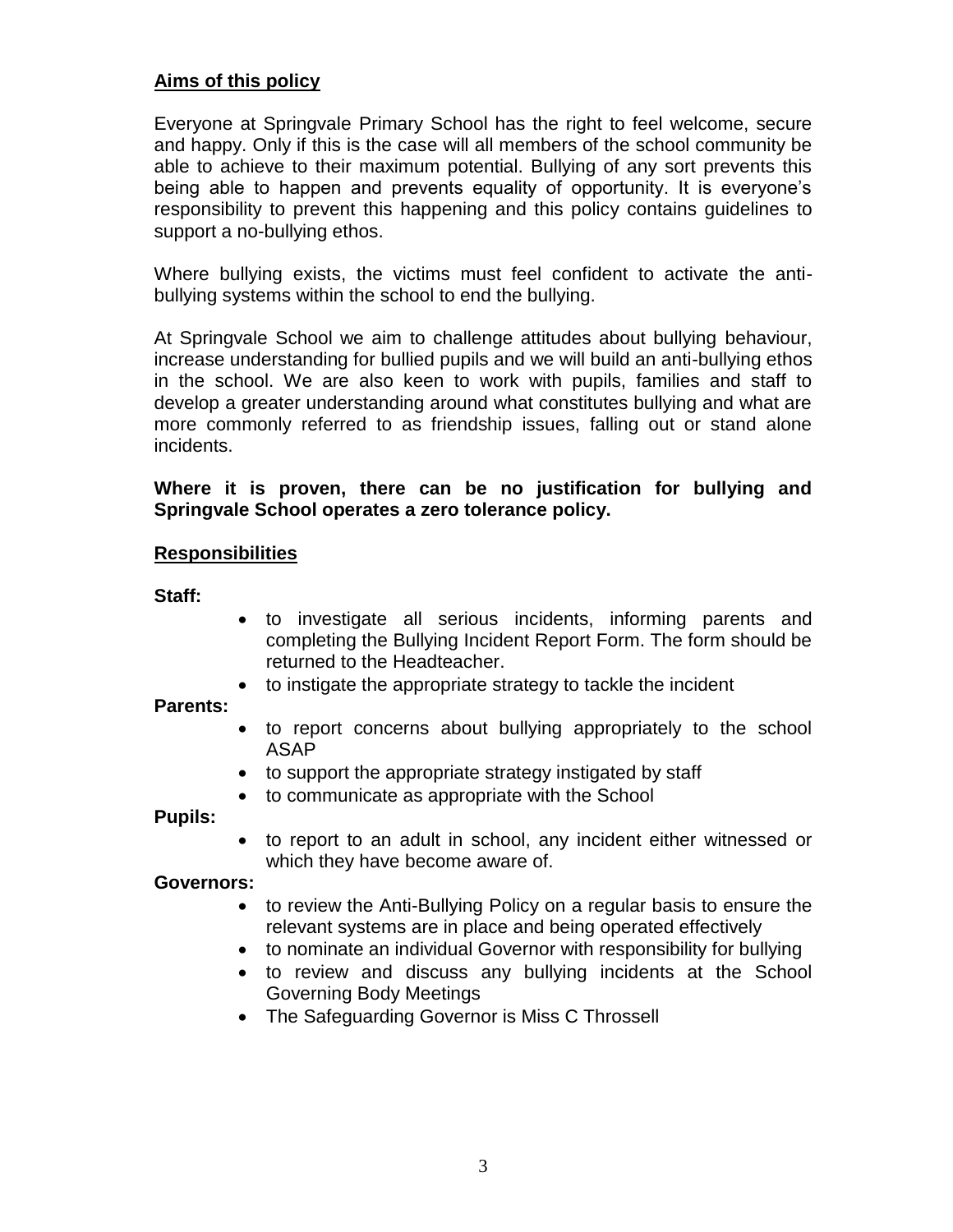## **What is bullying?**

Bullying is deliberately hurtful behaviour that is repeated over a period of time, making it difficult for the people concerned to defend themselves. This can take the form of name-calling, hitting or kicking, making a fool of someone, teasing or sending nasty notes, threatening violence, damage to another child's property, isolation, ridicule, extortion, or indirect action such as spreading unpleasant stories about someone. The hurt can be physical or psychological, inflicted by one child or a group. Bullying may be of the homophobic or cyber nature.

Bullying can involve the following issues:

Race/culture, class (wealth, poverty, speech, clothing) religion, disability, gender, homophobia. It can take place in school, out of school or be of a cyber nature.

BUT it is NOT bullying when two children of similar age and strength have the occasional fight or quarrel.

#### **Strategies for Tackling Bullying**

Prevention is better than cure so at Springvale we will be vigilant for signs of bullying and always take reports of incidents seriously. We will use the curriculum whenever possible to reinforce the ethos of the school and help pupils to develop strategies to combat bullying-type behaviour. Miss Dorothy Dot Com, Circle Times, Class and School Councils are all possible starting points for discussions about bullying.

Pupils are told that they must report any incidence of bullying to an adult within school, and that when another pupil tells them that they are being bullied or if they see bullying taking place it is their responsibility to report their knowledge to a member of staff.

All reported incidents of bullying will be investigated and taken seriously by staff members. A record will be kept of incidents on a Bullying Incident Report Form (see Appendix A) and the contents of the form will be shared with the parents at relevant meetings and reported to the next Governor's meeting. There will be an opportunity for the accused child to respond with their point of view. The class teacher of the victim will be responsible for this and will be required to give a copy of the report and the action taken to the Headteacher. Older pupils may be asked to write a report themselves.

The report should include a review date in order to monitor effectiveness of the action agreed.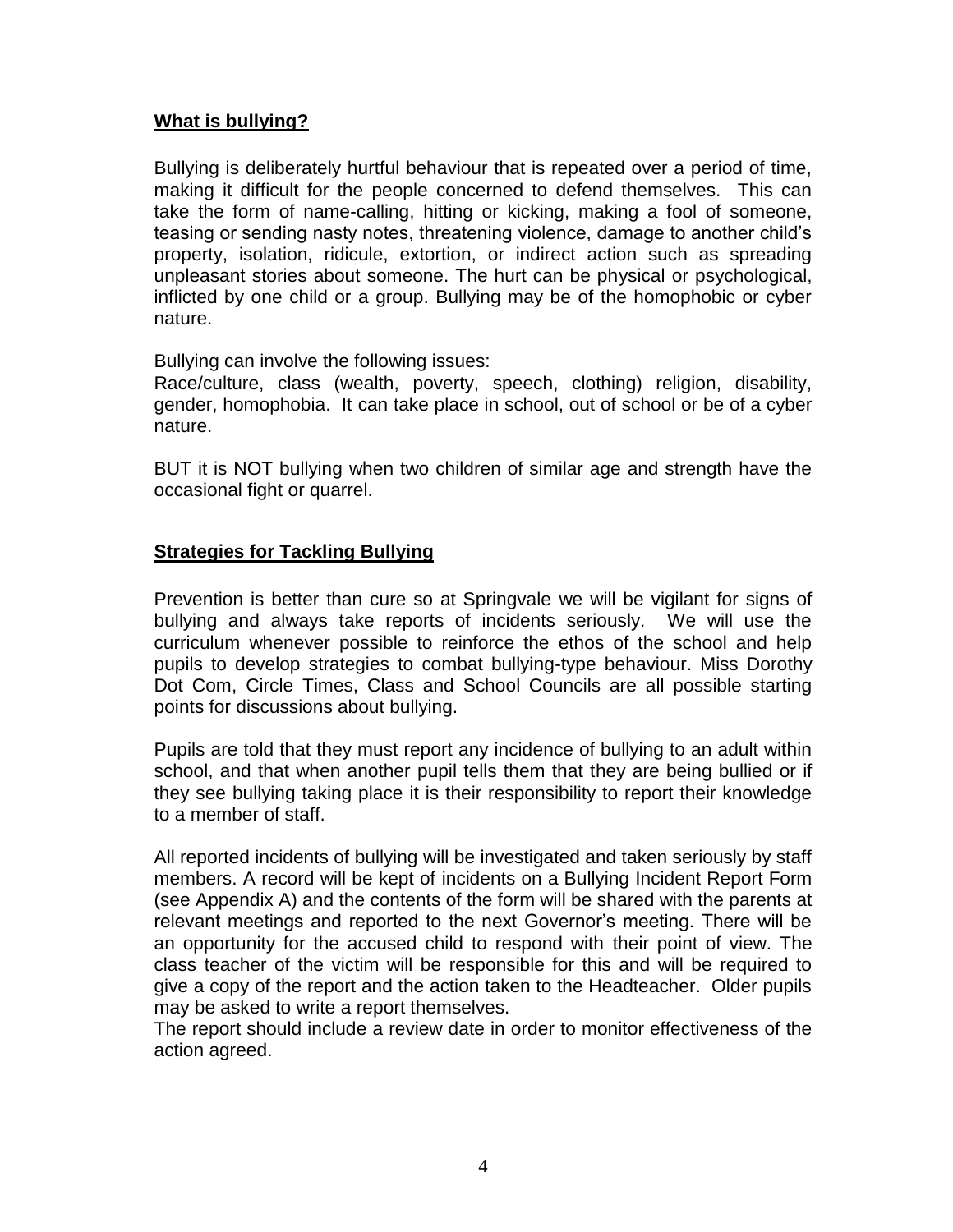**Upon discovery of an incident of bullying, we will discuss with the children the issues appropriate to the incident and to their age and level of understanding. If the incident is not too serious, a problem-solving approach may help to encourage children to find their own solutions. The adult will try to remain neutral and deliberately avoid direct, closed questioning which may be interpreted as accusatory or interrogational in style. Each pupil must be given an opportunity to talk and the discussion should remain focused on finding a solution to the problem and stopping the bullying recurring.** 

There are various strategies that can be applied if more than one pupil is involved in bullying another. Role-play and other drama techniques can be used as well as Circle Time. If held regularly, this can be an effective way of sharing information and provide a forum for discussing important issues such as equal rights, relationships, justice and acceptable behaviour. It can also be used just within the affected group to confront bullying that already exists.

Victims need to feel secure in the knowledge that assertive behaviour, and even walking away can be effective ways of dealing with bullying. Using a buddy system, or peer counselling possibly with pupils who already hold a position of responsibility, such as School Council members can also be beneficial.

#### **Parental Involvement**

**All concerns and problems with regard to bullying in school should be communicated to the Headteacher who will deal with them sensitively. It is very important for all our school community to realise that bullying is a very serious issue and must not be dealt with flippantly.**

**The parents of bullies and their victims will be informed at the earliest opportunity of an incident and the action that has taken place and asked to support strategies proposed to tackle the problem. The bully will also be reminded of the possible consequences of bullying and the sanctions for repeated incidents will be clearly explained to him/her. (Persistent bullies may be excluded from school). A monitoring tool may also be used, usually incorporating a reward for achieving desired behaviours.** 

Children are reminded regularly that they must tell someone should they ever be bullied. Keeping information from the school, or from their parents, will never help a problem to be solved, and will prolong the period a victim has to suffer.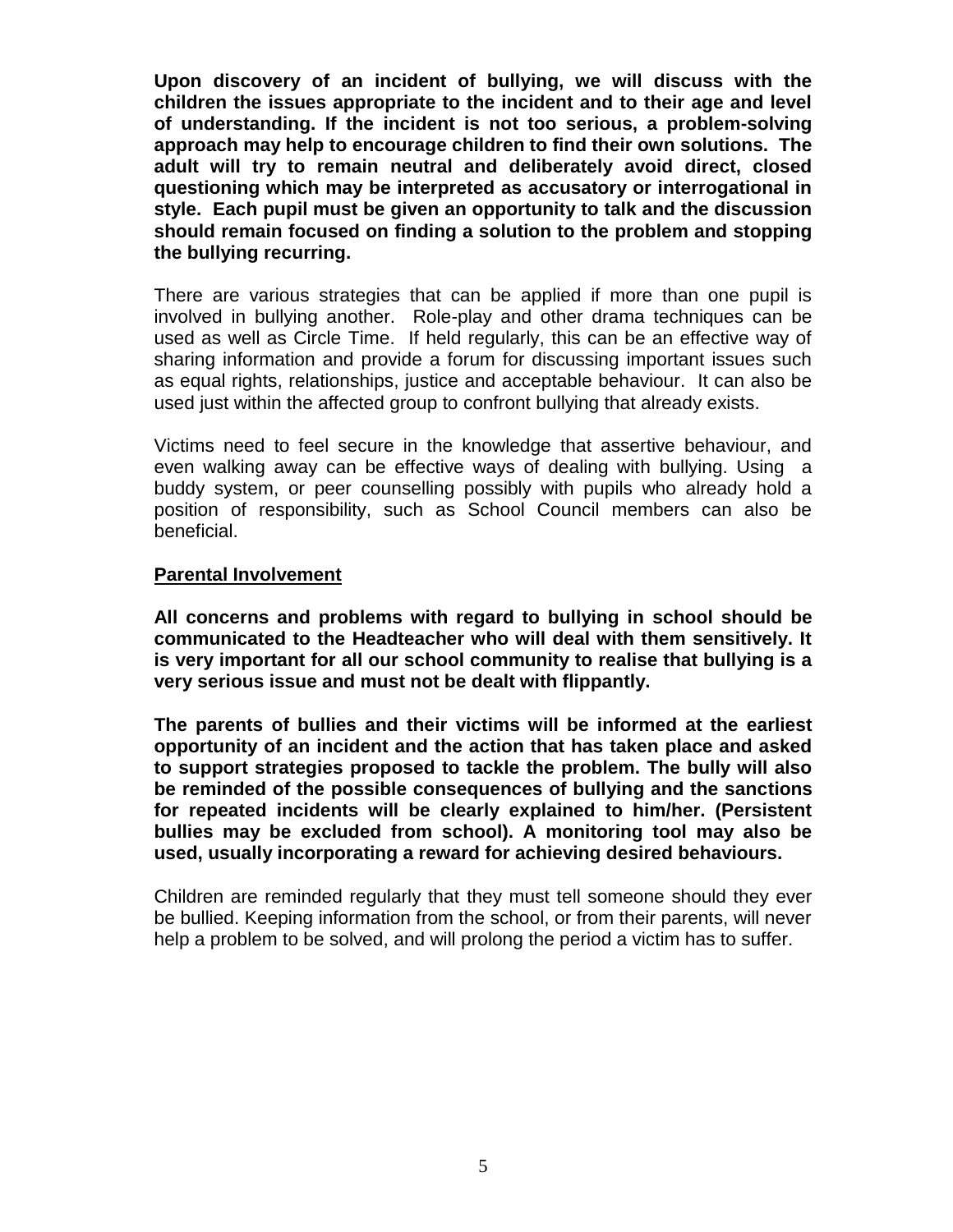## **Monitoring, Evaluating and Reviewing the Policy**

Whilst there is little history of bullying at Springvale, we believe that one case is one case too many and we believe it is essential to constantly review this policy to ensure we are in a position to strengthen our approach to this issue. The Governing Body, through the working party, will be responsible for reviewing the policy on an annual basis. Where necessary we have and will call on outside resources such as the Behaviour Support Service etc. to support our action.